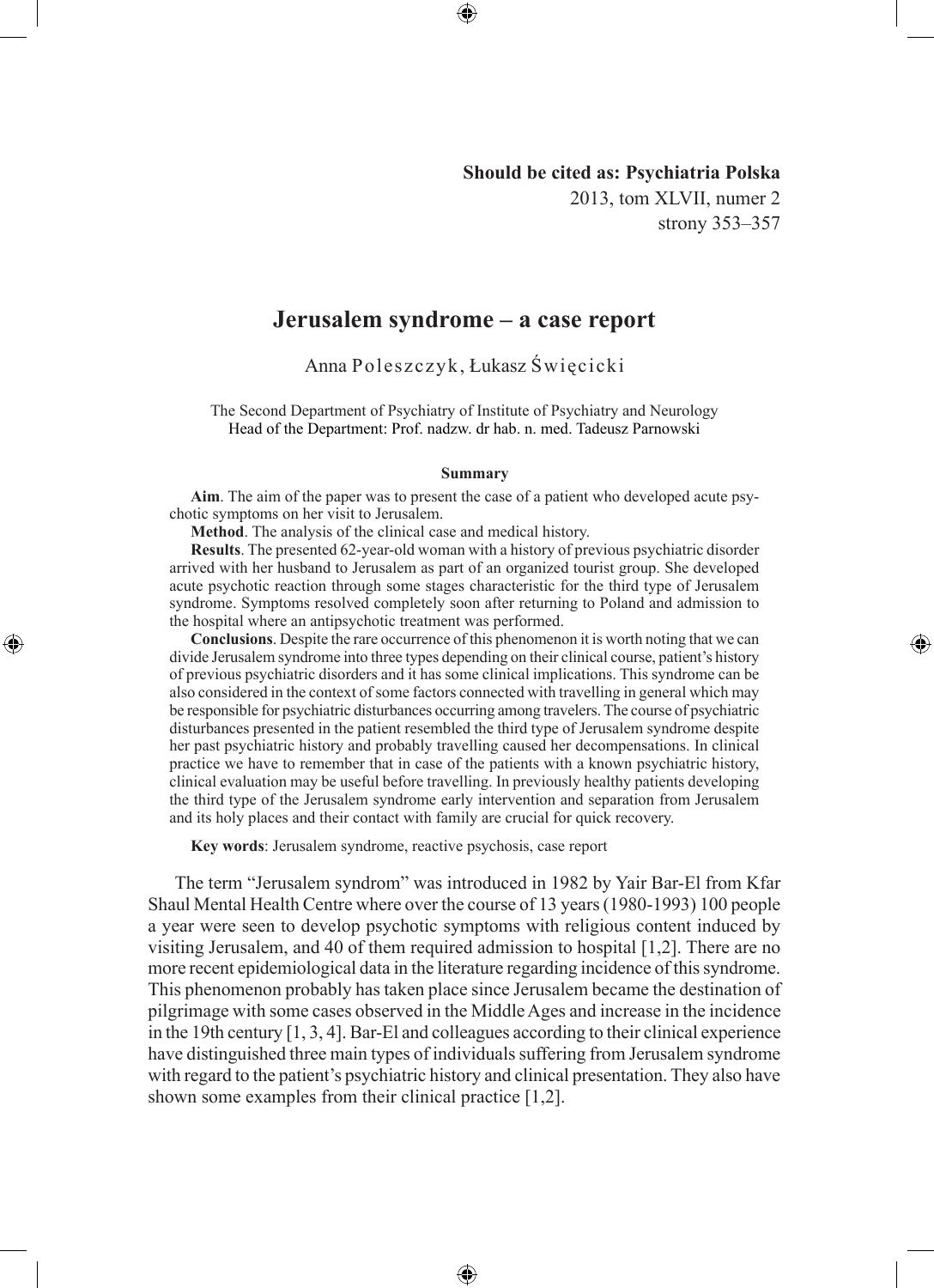⊕

 In the first group (Type I) there are people with a history of psychiatric disorder and who come to Jerusalem under the influence of religious delusions. This group of patients is divided into three subgroups. People with the first subtype identify or are convinced that they are characters from the Old and the New Testament. The Israeli authors described the case of an American suffering from schizophrenia, who identified himself with the character Samson and he was convinced that he had a mission to achieve, he tried to move out a stone from the Wailing Wall. To the second subtype are ascribed people who have a religious or political idea, they visit Jerusalem and they want to act on it. The example was an Australian tourist who set fire to Al Aksa mosque in 1969, and this way he evoked bloody riots during several days. People with the third subtype syndrome have some magic ideas concerning the healing properties of Jerusalem. The Russian writer Gogol is described as suffering from this subtype of Jerusalem syndrome, but it is not certain [1, 2, 5, 6]. People with the fourth type of Jerusalem syndrome come several times to Jerusalem as a result of a relapse in course of their illness, directed by delusions concerning their family. In this case it is difficult to explain what is the significance of Jerusalem in the development of their psychosis or what is the cause of visiting this city.

The second group (Type II) comprises of people with personality disorders or fixed idea, they do not have confirmed mental illness, although their strange religious ideas are not far from delusions. They act either in groups or rarely alone. This is probably quite a large group of Jerusalem syndrome sufferers and gathered in groups they are visible in holy places and usually they are not reached by psychiatric services.

⊕

The third type of Jerusalem syndrome, also called "unconfounded" or "pure" is considered the most interesting form and comprises relatively of a small number of patients. It develops in previously healthy individuals (without history of psychotic disorders, significant job or family problems or substance misuse). They arrive in Jerusalem as ordinary tourists without a special mission or purpose. They are usually accompanied by their friends or relatives and participate in an organized tour of Mediterranean countries. These individuals develop Jerusalem syndrome through seven stages. At the beginning they are anxious, agitated, tense and have other unspecific symptoms. Then they want to separate from the group and to visit Jerusalem alone. This is followed by the need to take baths and showers, they compulsively cut their fingernails and toenails. They might wear a white sheet and shout or sing loudly psalms or verses from the Bible. They may eventually go to one of the holy places to "sermonize", to make an appeal with an incoherent content for moral conduct. These patients usually do not have visual or auditory hallucinations, they know who they are, and do not pretend to be someone else. The symptoms resolve in 5-7 days. Therefore it is a short psychotic episode followed by complete recovery. These patients need treatment and often receive it, but recovery is quite often spontaneous and not necessarily due to the treatment. It is known that leaving Jerusalem facilitate treatment and often is necessary for recuperation. After recovery patients remember their behavior and are ashamed of it and they do not want to talk about their acts nor return to Jerusalem. Authors from Jerusalem think that the rift between an idealistic image of the holy city of people who were raised in religious families and a real Jerusalem, modern city being a center of religious conflicts underlie

⊕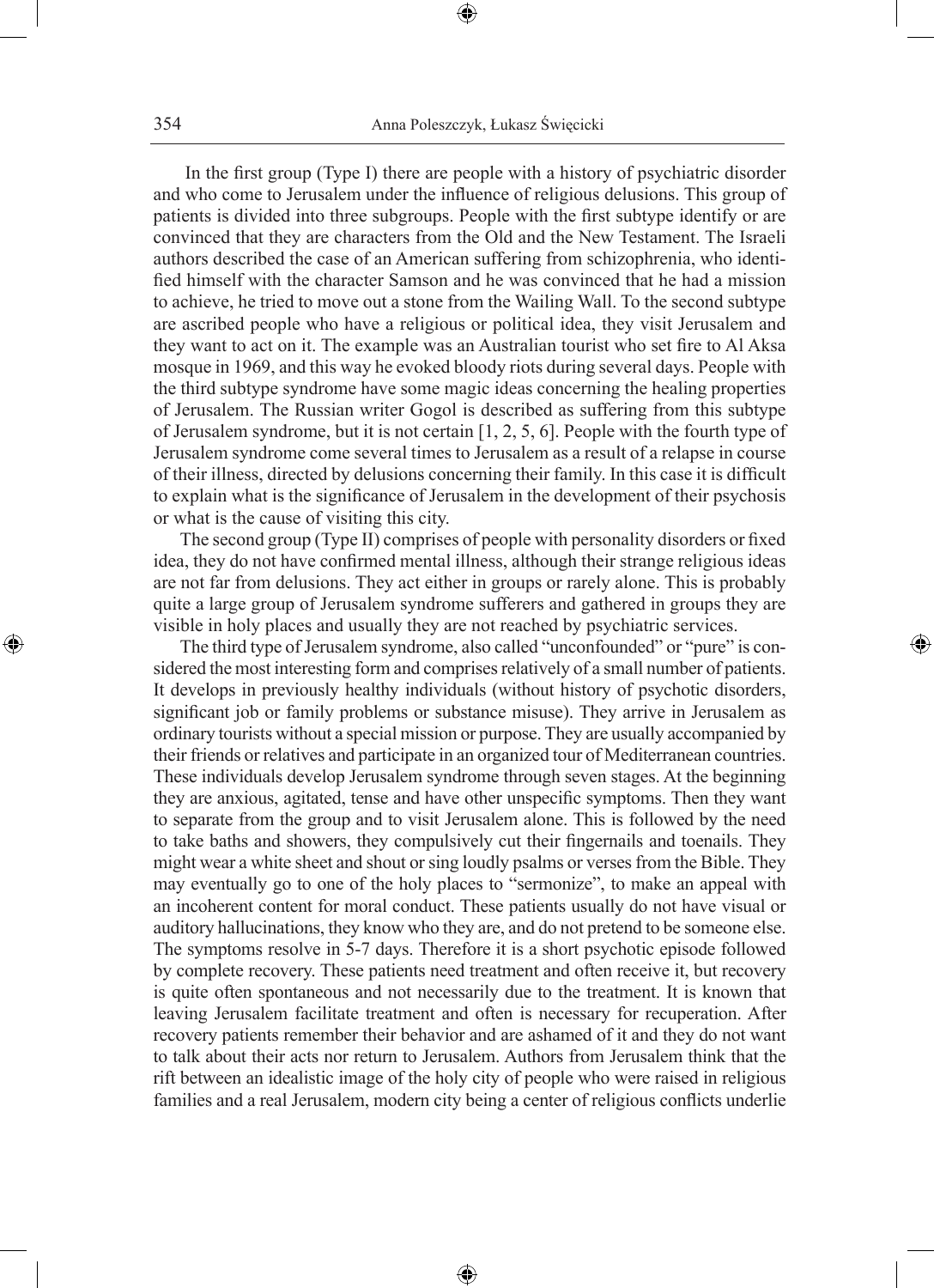this type of Jerusalem syndrome. Probably similar psychiatric symptoms may occur in people visiting Mecca, holy places in India and Christian places where the Virgin Mary is worshipped, although they are not well documented.

⊕

### **Case description**

A 62-year-old woman was brought by her family to the hospital directly from the airport after arriving from Israel. She was with her husband on an organized tour in Israel and Egypt. Her husband managed to organize an earlier return because of the worsening of her psychiatric condition. She suddenly became agitated, was in a changing mood, sleepless. She focused on cleaning her entourage, was licking a floor in a hotel. She presented strange behaviors, while sightseeing she gave other people water claiming that this is wine. She did not want to leave a church, she was praying ardently and wanted to leave the tourist group. She declared an intention of entry to an order. She hit her stomach being persuaded that she is possessed.

Until that time she was once hospitalized in a psychiatric facility and it was about 20 years ago. During an interview her husband (documentation from the patient's latest hospital stay was not available, the patient admitted later that it is hidden in her personal belongings) described the patient's previous episode as an acute psychotic episode and it was in temporary relation with their visit in the Vatican and professional travels to Turkey. Taking into consideration the time gap it was difficult to the patient's husband to recall all the events in detail. Then she used psychiatric services shortly and irregularly. After the first discharge she was prescribed trifluoperazine.

◈

She has been married for more than 20 years, has one son. She was retired at the time, and before she was working in commerce with her husband. She kept her household without any problems unaided, and helped her mother-in-law for a few years. She learnt about the divorce of her son a few months before the present episode, and it was very stressful to her. The family history of psychiatric disorders was negative, she denied alcohol or substance use.

On admission she was in a superficial contact, talkative, agitated, in a changing mood, irritable, presented delusions with religious content and had a delusional attitude toward her husband and priest with whom she was travelling.

After admission there were urgently carried out basic laboratory tests, electrocardiogram and computed tomography of the brain. They did not show any abnormalities. During the first three days she received olanzapine in a dose of up to 20 mg daily (firstly in intramuscular injections, than orally). Taking into consideration the lack of efficacy of this treatment, olanzapine was replaced by haloperidol in a dose of up to 15 mg daily at first in intramuscular injections then orally. Directly after the administration of the drug her condition improved. During the patient's stay in hospital her mother-in-law which she took care of died. In this period she received occasionally hydroxyzine orally because she was anxious and had difficulty with falling asleep. The patient was discharged after 30 days with complete recovery, illness insight and was prescribed haloperidol 8 mg daily. The patient and her husband decided that they would never visit places of worship.

⊕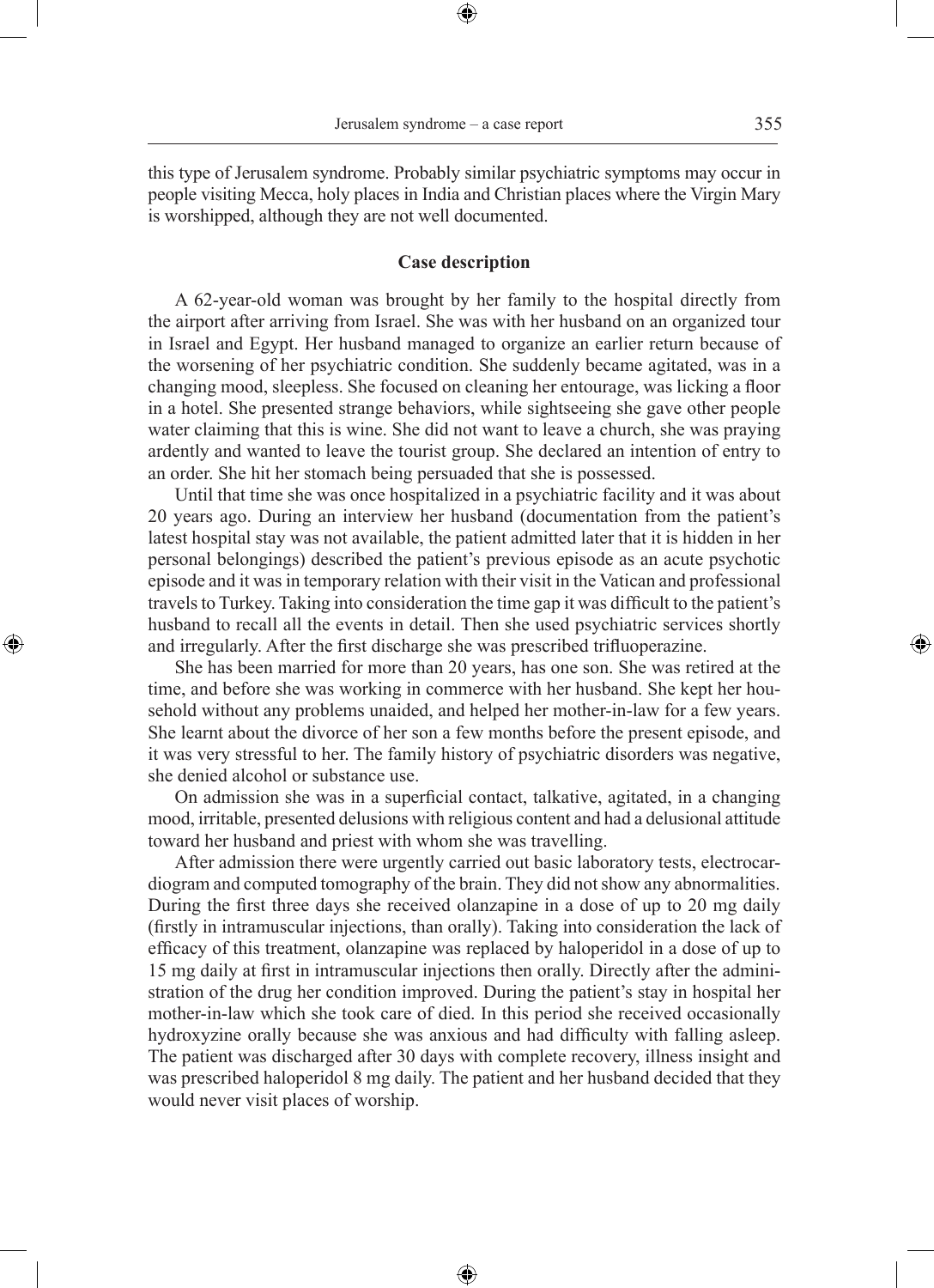### **Discussion**

⊕

As the authors of this paper are aware, there have not been published any case reports of Jerusalem syndrome in Polish literature until now. This is surely caused by the fact that Polish psychiatrists rarely cope with these kinds of patients. The presented patient developed acute psychotic episode in a direct relation to her visit to Jerusalem for tourism purposes. In her behavior we could see some stages of the development of "pure" or "uncounfounded" Jerusalem syndrome, the duration of psychiatric symptoms was relatively short and they passed nearly directly after the administration of antipsychotic drugs. The diagnosis of the third type of Jerusalem syndrome in this patient is hindered by a history of her previous psychotic episode 20 years ago which in turn was connected with her visit in the Vatican. Nevertheless taking into consideration the course and clinical presentation of her disorder she did not fulfill diagnostic criteria of schizophrenia [11]. Among different authors there is not a consensus concerning the issue if Jerusalem syndrome is a distinct, specific disorder, or, is it a relapse in a course of schizophrenia. It is also questionable whether Jerusalem or its significance for visitors is a pathogenic factor or it is only a factor aggravating prior disorder and forming delusions' content, and the place where behaviors of ill people are more visible [1, 5, 9, 10]. The authors of the term "uncounfounded" Jerusalem syndrome underlined that they did not have follow up information on the further course of illness in people developing Jerusalem syndrome and it makes it difficult to fully understand this phenomenon [2]. Taking into account acute onset, relatively short duration of symptoms and its features, acute polymorphic psychotic disorder without symptoms of schizophrenia according to ICD-10 criteria was diagnosed in the presented patient.

Symptoms occurring in the described patient can be considered in a wider context of disorders in travelers in general. Several authors describe a range of factors influencing the mental state of people who travel [1,2]: change in a routine of everyday life, unfamiliar surroundings, proximity of foreigners or strangers, inactivity, a sense of isolation and intercultural differences. In the case of the described Jerusalem syndrome these factors in combination with the special significance of Jerusalem to Jews, Christians and Muslims may trigger an acute psychotic episode. In turn in Stendhal syndrome or Florence syndrome indicated as similar, important for its development are emotions evoked by works of art gathered in Florence in visitors, who may experience in this situation anxiety or even develop psychotic symptoms. This notion comes from the name of the French writer who experienced déjà vu and anxiety in such a situation [1,2]. According to the author of this term Magherini, such reactions occur usually in people with a history of psychiatric disorders (similar to those with Jerusalem syndrome).

◈

The next example of psychiatric disorders occurring in relation with travelling are psychotic symptoms in people who get lost in airports (airport wondering syndrome or airport syndrome). Unlike sufferers from Jerusalem syndrome they don't know their personalities, from where they come from and where they are going. In some of them symptoms resolve after resting. However most commonly it afflicts individuals with previous psychotic disorders, who under the influence of mental illness come to the airport, not necessarily having a travel purpose [1, 2, 6, 8].

⊕